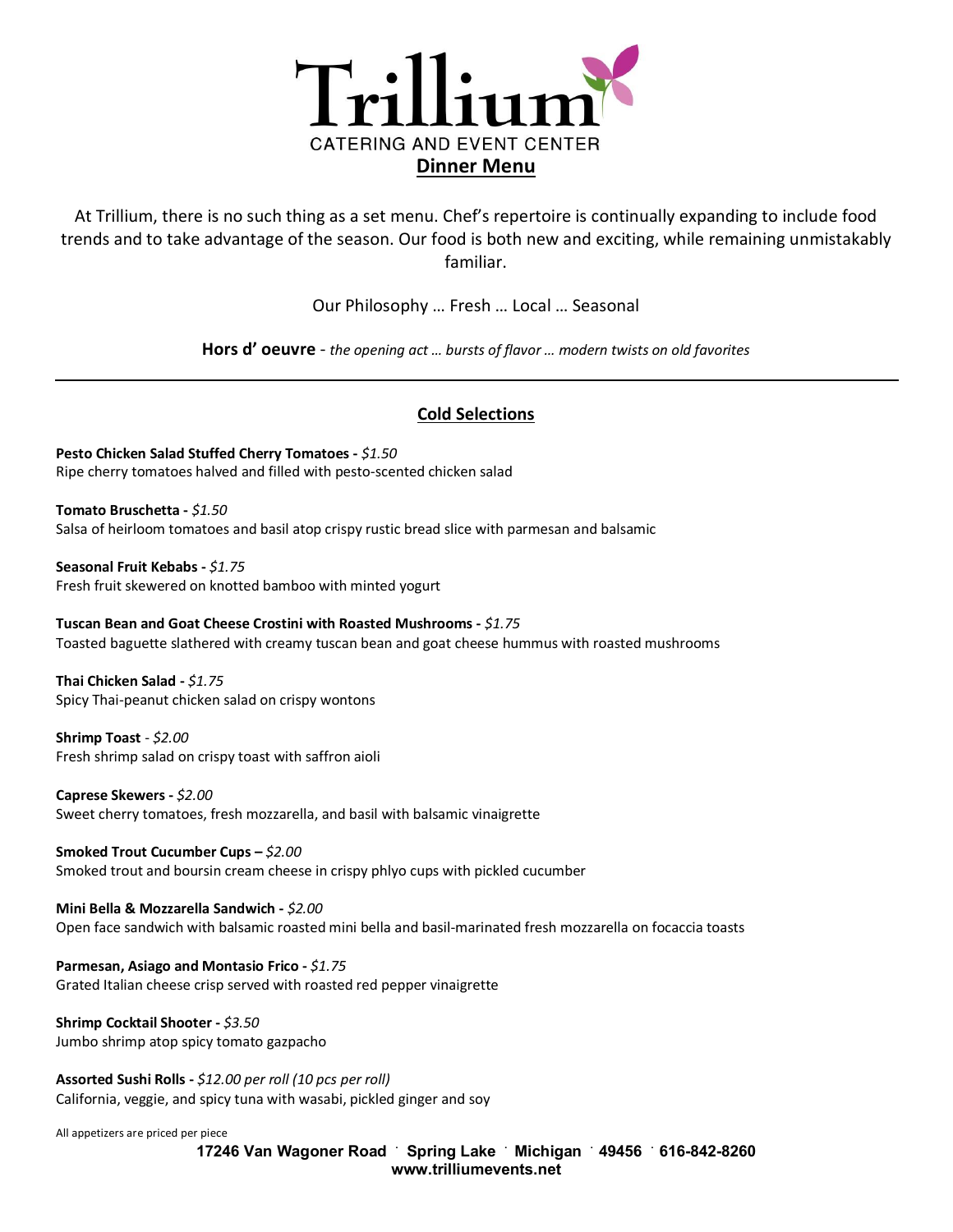# **Hot Selections**

Each of these items can also be served as part of a stationary hors d'oeuvre buffet. Menus and prices for hors d'oeuvre-only parties are custom-tailored to meet your vision and start at \$19.00 per person. Plated appetizers available inquire for options that would pair with your meal.

**Crimini Mushrooms with Parmesan Pancetta Stuffing -** *\$1.25*  Panko crumb, savory herb, pancetta, and parmesan stuffing atop crimini mushroom caps

**Polenta Fries -** *\$1.25* Crispy polenta fries with warm caramelized onion gorgonzola dipping sauce and roasted tomato sauce

**Mini Pronto Pups -** *\$1.50* Spicy ketchup and honey dijon dipping sauces

**Mini BLTs -** *\$1.75*  Tiny bacon, lettuce and tomato sandwiches with herb aioli on focaccia

**Chicken or Beef Satay -** *\$1.75* Thinly sliced marinated and grilled chicken or beef skewers with thai peanut and chili lime dipping sauces

**Samosas -** *\$1.75* Crunchy vegetable and cilantro filled wonton crisps

**Jerk Chicken Skewers -** *\$2.00*  Grilled sliced chicken breast marinated in a fiery jerk sauce, mango salsa

**Southern BBQ Pork Bites –** \$*2.00* Crispy grits, braised pork, carolina BBQ sauce, fried kale

**Bavarian Sliders -** *\$2.75* Grilled mini burgers on pretzel rolls with pickles, smoked cheddar and honey mustard

**Tuna Wonton -** *\$3.00 each* Spice seared tuna on crispy wonton with gingered slaw and wasabi – soy aioli

**Coconut Shrimp –** *\$3.50* Coconut shrimp served with a sweet chili sauce

**Bacon Wrapped Scallops –** *\$3.50* Grilled scallops wrapped in crispy bacon with honey mustard

**Mini Crab Cakes –** *\$4.00* Mini crab cakes served with a spicy creole remoulade sauce

All appetizers priced per piece or person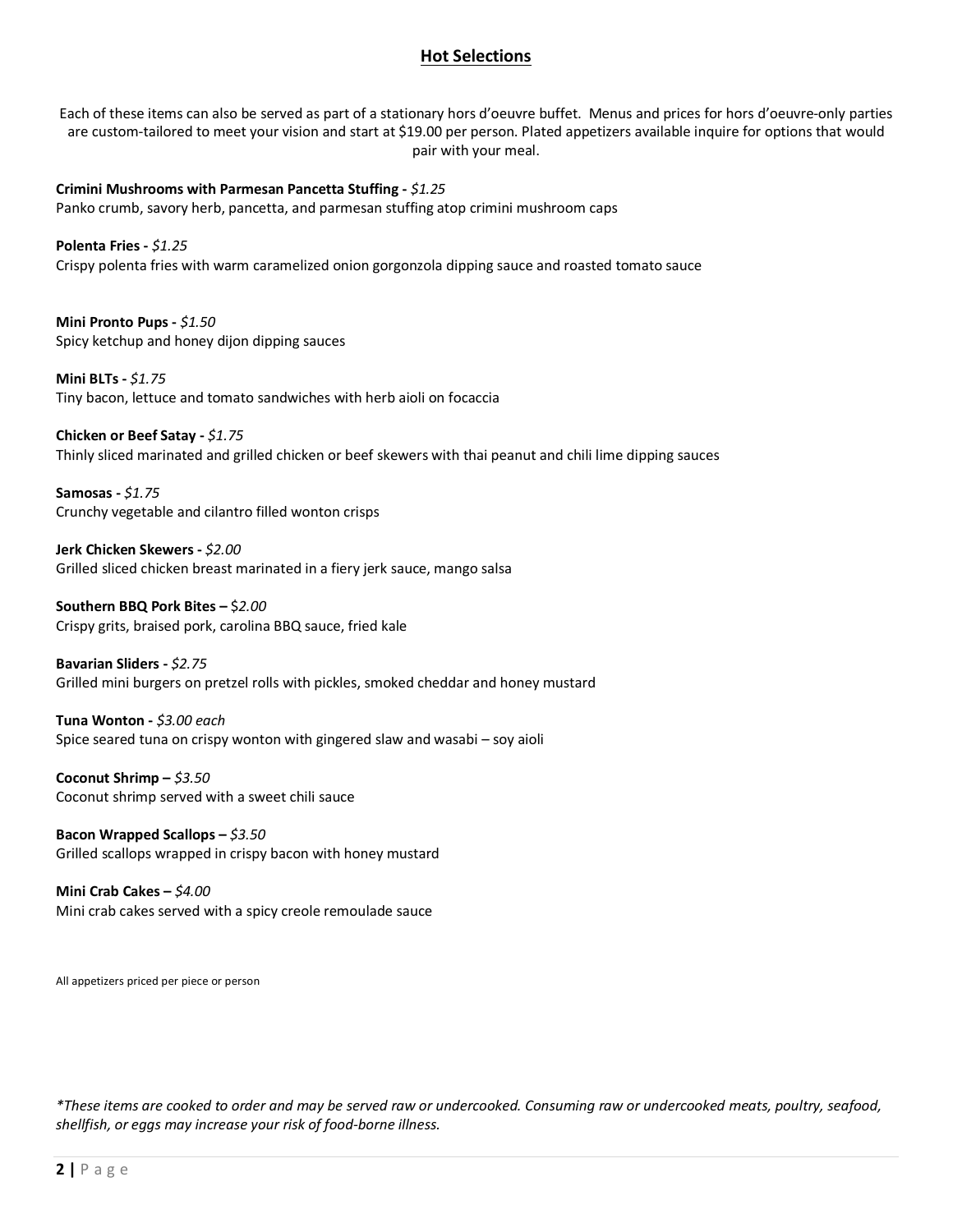# **Artistic Displayed Hors d'oeuvre**

Our presentation is designed to showcase the food, and stationary buffets are designed to look as good as they taste. Using fresh flowers, grasses, leaves, and decorative fabrics gives our stations a distinctive and inviting edge.

#### **Farmer's Market Crudité** – *\$3.50*

Seasonal veggies, including multi-color peppers, asparagus, cucumber spears, sugar snaps, and house-made buttermilk herb dip

#### **Spinach Artichoke Dip** - *\$3.75*

Creamy spinach with bacon, parmesan and artichoke hearts, served with pita

#### **Swedish, BBQ or Sweet & Sour Meatballs** - *\$3.75*

Savory pork and beef meatballs served with lingonberry, spicy barbecue or pineapple sweet sour sauce or sweet chili sauce

#### **Seven Layer Dip with Blue Corn Chips** – *\$3.75* Braised black beans, sharp cheddar, sour cream, lettuce, tomatoes, scallions, black olives, guacamole, and pico de gallo salsa served with blue corn chips

### **Mediterranean Platter** – *\$3.75*

Sundried tomato and lemon hummus served with grilled seasonal vegetables and pita

### **Seasonal Fruit Display** – *\$4.00*

Bountiful display of market fresh fruit, ranging from grapes to melons and berries, served with a vanilla greek yogurt dip

**Shrimp Cocktail** – *\$3.50 per piece* House cocktail sauce, green goddess and lemon wedges

#### **Spicy Chicken Wings** - \$*4.00* Served with gorgonzola dip and sweet chili glaze

**Mussels -** *\$4.00* Local ale steamed PEI mussels with spinach, dijon, tomato and toasted baguette

### **Domestic Cheese Board** – *\$4.25*

Swiss, sharp cheddar, provolone and colby jack served with a variety of crackers and breads

### **Brie with Candied Pecans** *- \$4.50*

Brie wheel, warmed and topped with candied pecans in a butter/brown sugar glaze, served with apple-cranberry and pear-fig chutney

### **Sausages and Cheese Board** – *\$5.75*

Grilled andouille, italian, kielbasa and smoked sausages with aged gruyere, smoked gouda, and sharp cheddar, with assorted mustards, pickled vegetables, breads and flatbreads

### **Antipasti Platter** – *\$5.75*

Pepperoni, salami, capicola, marinated mozzarella, with a variety of olives, marinated artichoke hearts, grilled vegetables, served with crackers, and toasted baguette

#### **Artisan Cheese Board** – \$*6.50*

Fresh goat cheese, local gouda, michigan brie, parmegiano reggiano, and maytag blue served with a variety of crackers, breads, candied nuts and dried fruit

### Stationary buffets are priced per person unless noted, with a minimum of 50 guests 1 ½ hour guarantee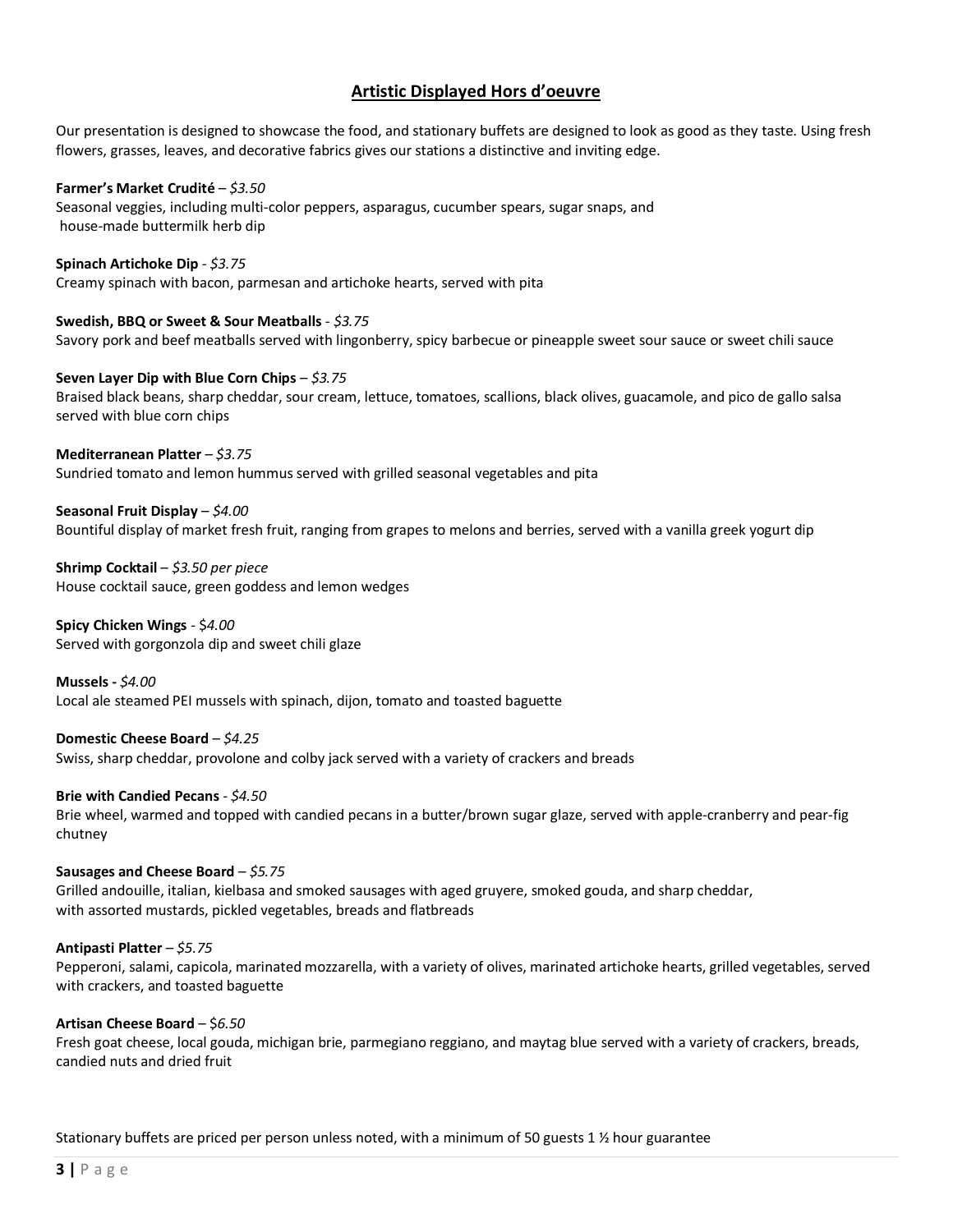# **Plated Sit-down Dinners**

**Salads** – *Fresh beginning … setting the stage … whetting the palate*

#### **Garden Salad** - *\$2.50*

With cherry tomatoes, red onion ribbons, cucumbers served with two dressings (lemon, dijon red-wine, or sweet balsamic vinaigrette, creamy caesar, poppy seed, or asiago buttermilk ranch dressing)

**Romaine Caesar Salad** - *\$2.75* Crisp romaine lettuce, garlic-herb croutons, shaved parmesan, house-made caesar

**Apple, Pear and Roquefort Salad** - *\$3.50* On a bed of crisp bibb lettuce and spinach leaves with toasted hazelnuts and hazelnut cider vinaigrette

**Harvest Salad** - *\$3.50* Baby spinach with michigan apples, candied walnuts, goat cheese and dried local cherries with champagne-michigan maple vinaigrette

**Greek Salad** - *\$3.50* Greens with feta, cucumbers, tomatoes, kalamata olives, and pepperoncini peppers with red-wine vinaigrette

**Strawberry Spring Salad** - *\$3.50*

Fresh spring mix with strawberries, bleu cheese, candied walnuts and a sweet balsamic vinegar dressing

### **Baby Greens with Basil Salad** - *\$3.50*

Baby greens with spinach, heirloom tomatoes, shaved parmesan, basil and sea salt with lemon vinaigrette

#### **Beefsteak Tomato Caprese Salad** - *\$4.00*

Beefsteak tomatoes and fresh mozzarella with basil and pesto drizzle

#### **Chop House Wedge** - *\$4.00*

Crisp wedge of iceberg lettuce with apple wood bacon, gorgonzola crumbles, cherry tomatoes and garlic croutons

**Asparagus and Orange Salad** - *\$4.00*

Fresh romaine leaves, grilled asparagus, orange sections, and shaved fennel with citrus vinaigrette

#### **Bouquet Salad of Baby Greens** - *\$6.00*

Composed salad of romaine, watercress and endive wrapped with cucumber ribbons and finished with dijon red wine vinaigrette

\*Salad prices are per person, when served with an entrée, and include bread service.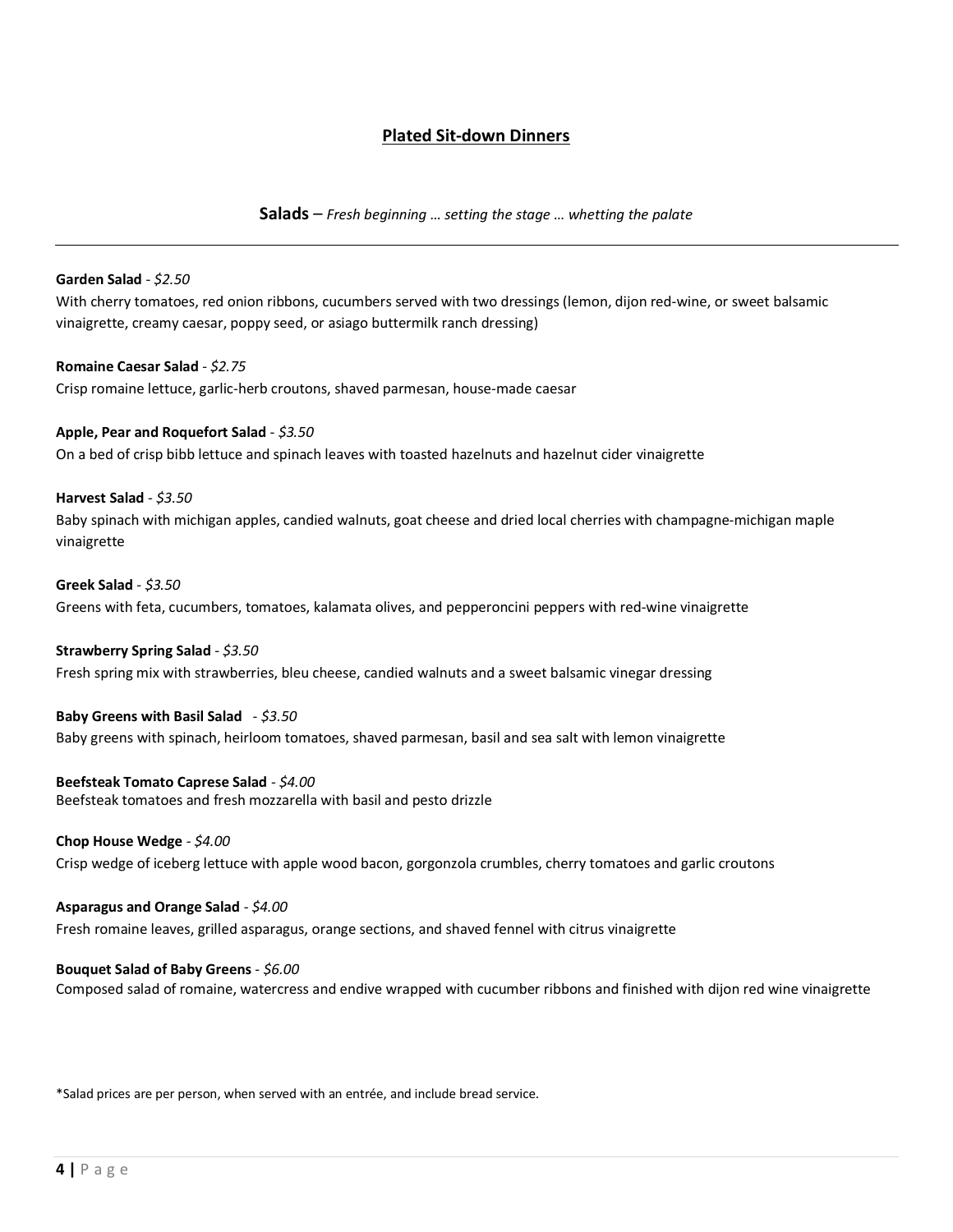# **Plated Sit-down Dinners (continued)**

**Entrée** - *The main event*

# **Beef**

**Beef Bourguignon** - *\$20.00* Burgundy wine braised beef with pearl onions and mushrooms on roasted garlic mash

**Beef Carbonade -** *\$20.00* Michigan ale braised beef with horseradish whipped potatoes, demi glaze and roasted mushrooms with green beans

**Bleu Cheese-Caramelized Onion Crusted Grilled Top Sirloin** - *\$21.00* Herb-roasted fingerling potatoes and green beans with almonds

**Port Wine Braised Beef Short Ribs** *- \$27.00* Creamy celery root potato mash and roasted root vegetables

**Prime Rib -** *\$27.00* Sea salt and herb crusted with roasted garlic mashed potatoes and baby carrots.

**New York Strip Steak with Brandied Mushrooms** - *\$27.00* Rosemary roasted fingerlings, roasted tomatoes and asparagus

**Grilled Filet Mignon** - *\$30.00* Potato and gorgonzola-gratin, grilled asparagus and cabernet jus

**Stuffed Beef Tenderloin** - *\$33.00* Goat cheese and prosciutto stuffed choice tenderloin with balsamic brown butter and herb whipped potatoes

# **Pork and Lamb**

**Herb-Roasted Pork Loin** - *\$19.00* Braised apples and cabbage with stone ground mustard cream sweet potato- gorgonzola gratin

**Asian Marinated Pork Tenderloin** - *\$21.00* Gingered basmati and tropical fruit salsa

**Stuffed Pork Loin -** *\$19.00* Gorgonzola, spinach and sundried tomatoes stuffed pork lion with roasted tri color potatoes and asparagus

**Herb-Crusted Center-Cut Double Pork Chop** - *\$22.00* Quinoa-cous cous pilaf with red peppers, lemon, mint and parsley and panko-crusted roasted tomatoes

**Lamb Shank -** *\$23.00* Red wine braised lamb shank with herb whipped potatoes and root vegetable and lamb rosemary jus

**Creswick Farms Lamb Porterhouse** - *\$27.00* Goat cheese and thyme whipped potatoes and roasted asparagus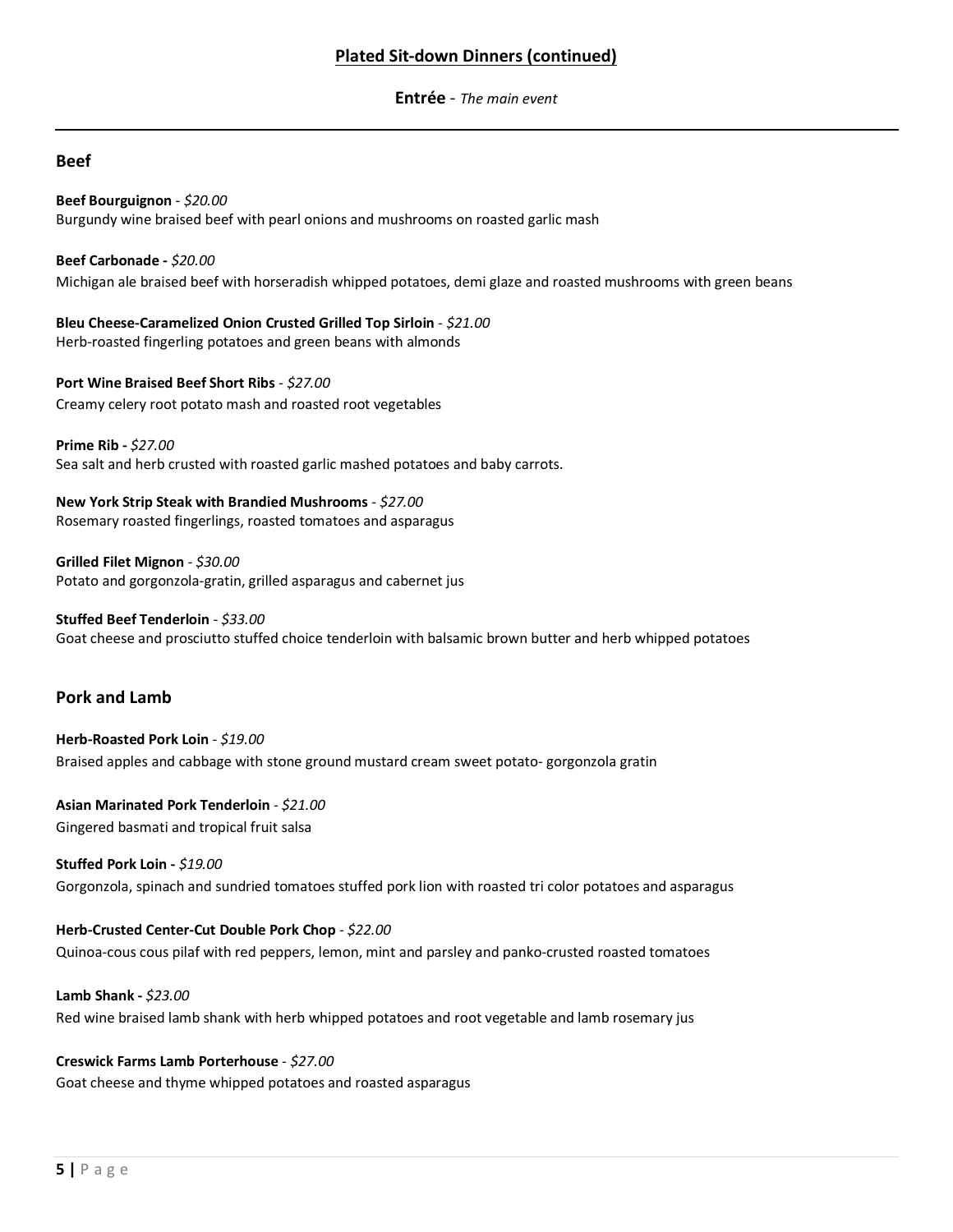# **Plated Sit-down Dinners (continued)**

# **Chicken and Poultry**

**Lemon Chicken Bruschetta** - *\$18.50* Parmegiano reggiano and fresh tomato bruschetta topped grilled breast with basil basmati pilaf and roasted red pepper vinaigrette

**Bourbon Barbecued Chicken** - *\$18.50* Buttermilk and chive mashed potatoes and peppered sweet corn

**Chipotle and Honey Glazed Chicken** - *\$18.50* Sweet corn polenta and green beans almandine

**Parmesan-Crusted Chicken Breast topped with Boursin** - *\$19.00* Mediterranean cous cous, ratatouille and roasted tomato sauce

**Chicken Caprese** - *\$19.50*

Pan-sautéed chicken breast topped with prosciutto, fresh mozzarella, roasted tomatoes and basil finished with lemon beurre blanc, parmesan risotto fritter and grilled asparagus

**Chicken Marsala** - *\$19.50*

Caramelized onion three grain pilaf with sautéed mushrooms, tomatoes and marsala crème

**Crispy Apple wood Bacon-Wrapped Chicken Breast** *- \$20.00* Yukon gold and caramelized onion hash with mustard-braised bitter winter greens

**Roasted Quail -** *\$25.00* Quail stuffed with herbs, goat cheese and figs served with balsamic jus, wild rice and asparagus

**Duck Two Ways -** *\$27.00* Grilled breast and braised leg with sweet corn polenta, mustard braised greens and red wine jus

# **Fish and Seafood**

**Sweet Soy Glazed Grilled Mahi-Mahi** *- \$24.00* Fragrant basmati with bok choy slaw and grilled pineapple salsa

**Ginger Sesame Salmon Filet** - *\$25.00* Toasted sesame almond rice, snow peas, sweet chili glaze

**Harrietta Hills Pan-Sautéed Trout** - *\$26.00* Yukon gold & caramelized onion hash with green beans

**Pecan-Crusted Walleye -** *\$27.00* Wild rice and mixed grain pilaf with dried cherries and herb butter, with roasted asparagus

**Coriander Sesame Crusted Tuna Steak with Ginger Miso Glaze** - *\$27.00*

Sticky rice with pickled cucumbers and sesame sugar snaps

**Pan-Seared Sea Bass** - *\$28.00*

Red pepper quinoa-cous cous and pine nut pesto salsa with ratatouille

### **Lobster Tails – Market Price**

Two broiled South Atlantic lobster tails with boursin whipped potatoes and asparagus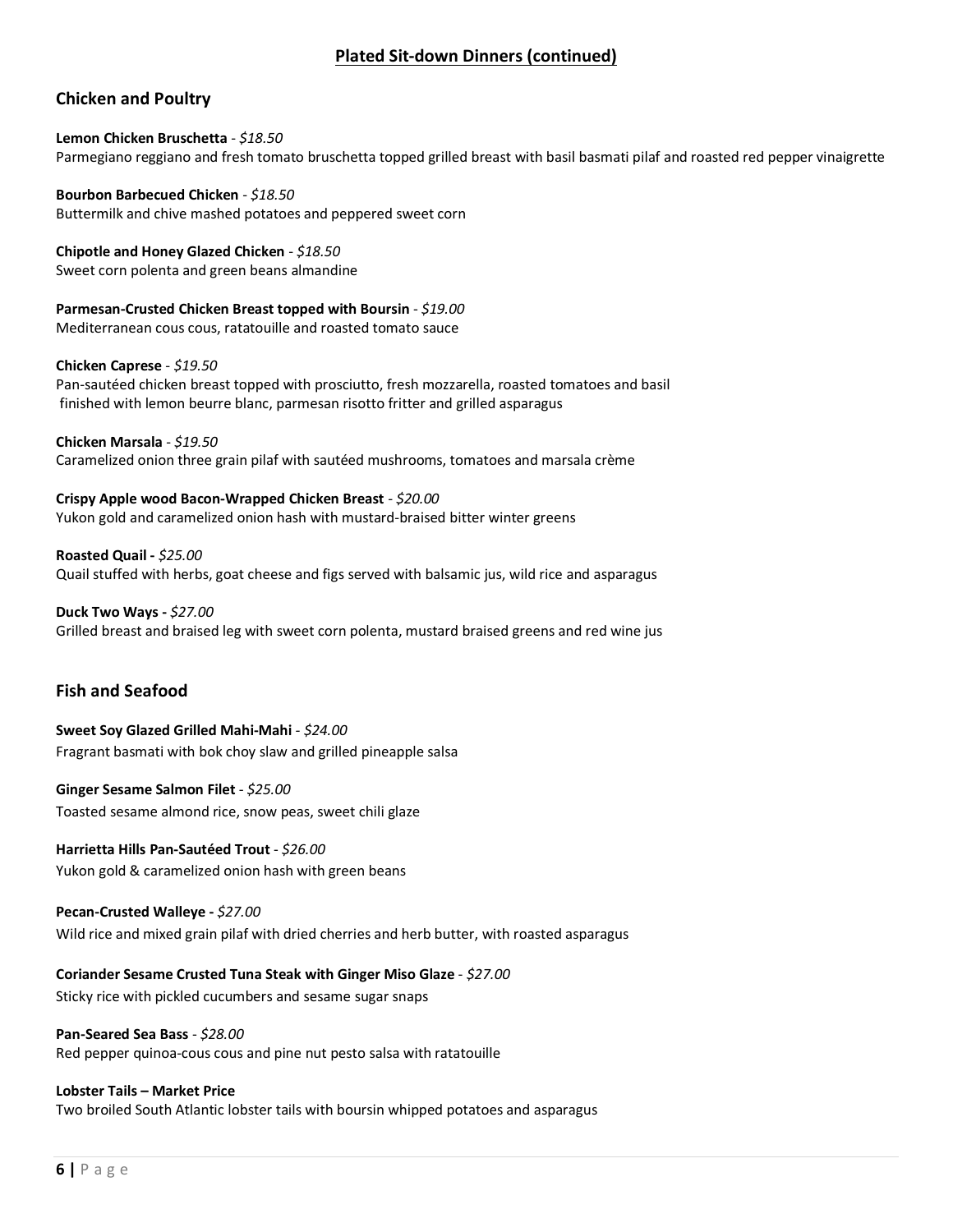# **Plated Sit-down Dinners (continued)**

# **Vegetarian**

# **Quinoa "Risotto" -** *\$18.00* Grilled vegetable ragout tossed with quinoa, goat cheese and herbs with roasted tomato sauce

**Stuffed Baby Eggplant** - *\$19.00* Roasted eggplant stuffed with feta and grilled vegetables served with rice and vegetable - gluten-free

**Grilled Vegetable Lasagna -** *\$19.00* Grilled vegetable and goat cheese lasagna with olive oil braised tomato sauce

**Grilled Portobello Vegetable Stack Zucchini Summer Squash** *- \$20.00* Eggplant and tomato with balsamic vinaigrette grilled, stacked, skewered and with mixed grain pilaf gluten-free, dairy-free and vegan

### **Pasta**

**Grilled Chicken Vegetable Medley** - *\$18.00* Colorful medley of broccoli, asparagus, carrots, and peppers tossed with penne pasta and beurre blanc

**Grilled Chicken Lasagna** - *\$19.50* Layered with creamy alfredo sauce, peppers and three chesses

**Orecchiette with Chicken Sausage** *- \$19.00* Tossed in a light chipotle cream with fire roasted peppers, roasted mushrooms and tomatoes

**Meat and Four Cheese Lasagna -** *\$19.50*

Ground sirloin, Italian sausage, roasted peppers, ricotta, parmesan, mozzarella, provolone with roasted tomato sauce

### **Combination Plates**

**Top Sirloin and choice of Chicken -** *\$27.00* Roasted garlic mashed potatoes with grilled asparagus

**Salmon Oregon** - *\$29.00* Grilled salmon topped with a crab cake with parmesan pancetta risotto fritter and asparagus

**Citrus-Teriyaki Marinated Grilled Top Sirloin with Sesame Crusted Tuna Steak** *- \$31.00* Sticky rice and Asian slaw, garnished with pickled cucumbers, ginger and sweet soy

**Five-Ounce Filet Mignon with choice of Chicken** - *\$33.00* Roasted garlic mashed potatoes with grilled asparagus

# **Five-Ounce Filet Mignon and Grilled Lobster Tail** - *\$39.00*

Buttermilk and chive mashed potatoes and sautéed green beans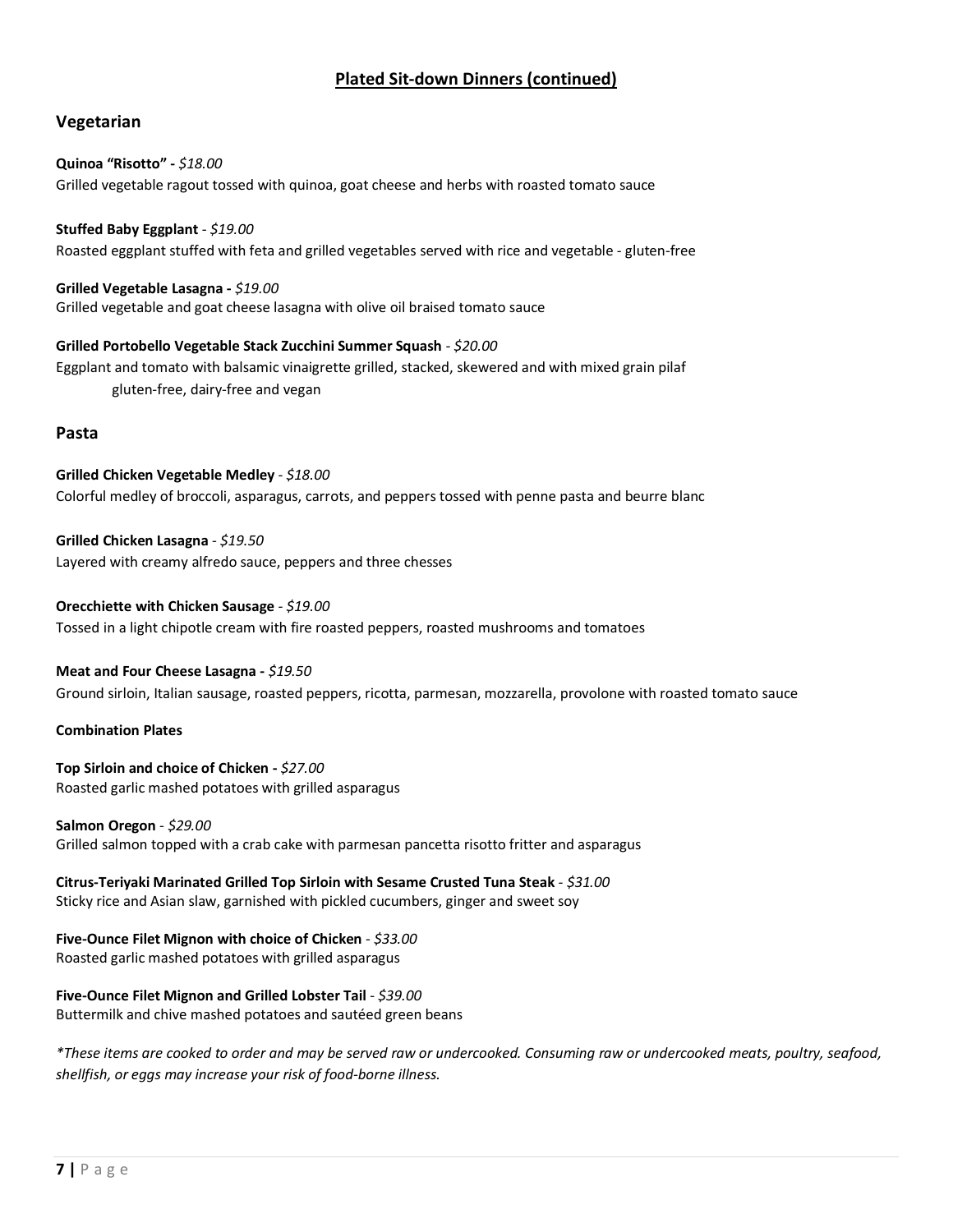

# **Buffet Dinners**

**Two Entrée Buffet includes rolls and butter, choice of salad, two entrees and two sides. Price \$22.50 unless stated supplement charge. Add any side for \$1.50 or entrée for \$5.00 per person except upcharge items supplement would still apply.**

# **Salads**

#### **Romaine Caesar Salad**

Fresh chopped romaine lettuce, garlic-herb croutons, shaved parmesan, house-made Caesar

### **Garden Salad**

With cherry tomatoes, red onion ribbons, cucumbers served with two dressings (lemon, dijon red-wine, or sweet balsamic vinaigrette, creamy Caesar, poppy seed, or asiago buttermilk ranch dressing)

### **Harvest Salad** – *(\$1.00 per person supplement)*

Baby spinach with Michigan apples, candied walnuts, goat cheese and dried local cherries with champagne-Michigan maple vinaigrette

#### **Baby Greens with Basil Salad** *(\$1.00 per person supplement)*

Spring mix with spinach, heirloom tomatoes, shaved parmesan, basil and sea salt with lemon vinaigrette

### **Greek Salad** *(\$1.00 per person supplement)*

Greens with feta, cucumbers, tomatoes, kalamata olives, tomato, and pepperoncini peppers with red-wine vinaigrette

### **Apple, Pear and Roquefort Salad** *(\$1.00 per person supplement)*

On a bed of crisp Bibb lettuce leaves with toasted hazelnuts and hazelnut cider vinaigrette

### **Asparagus and Orange Salad** *(\$1.50 per person supplement)*

Fresh romaine leaves, orange sections, and garden tomatoes with citrus vinaigrette

# **Beefsteak Tomato Caprese Salad** *(\$1.50 per person supplement)*

Local beefsteak tomatoes and fresh mozzarella with basil and pesto drizzle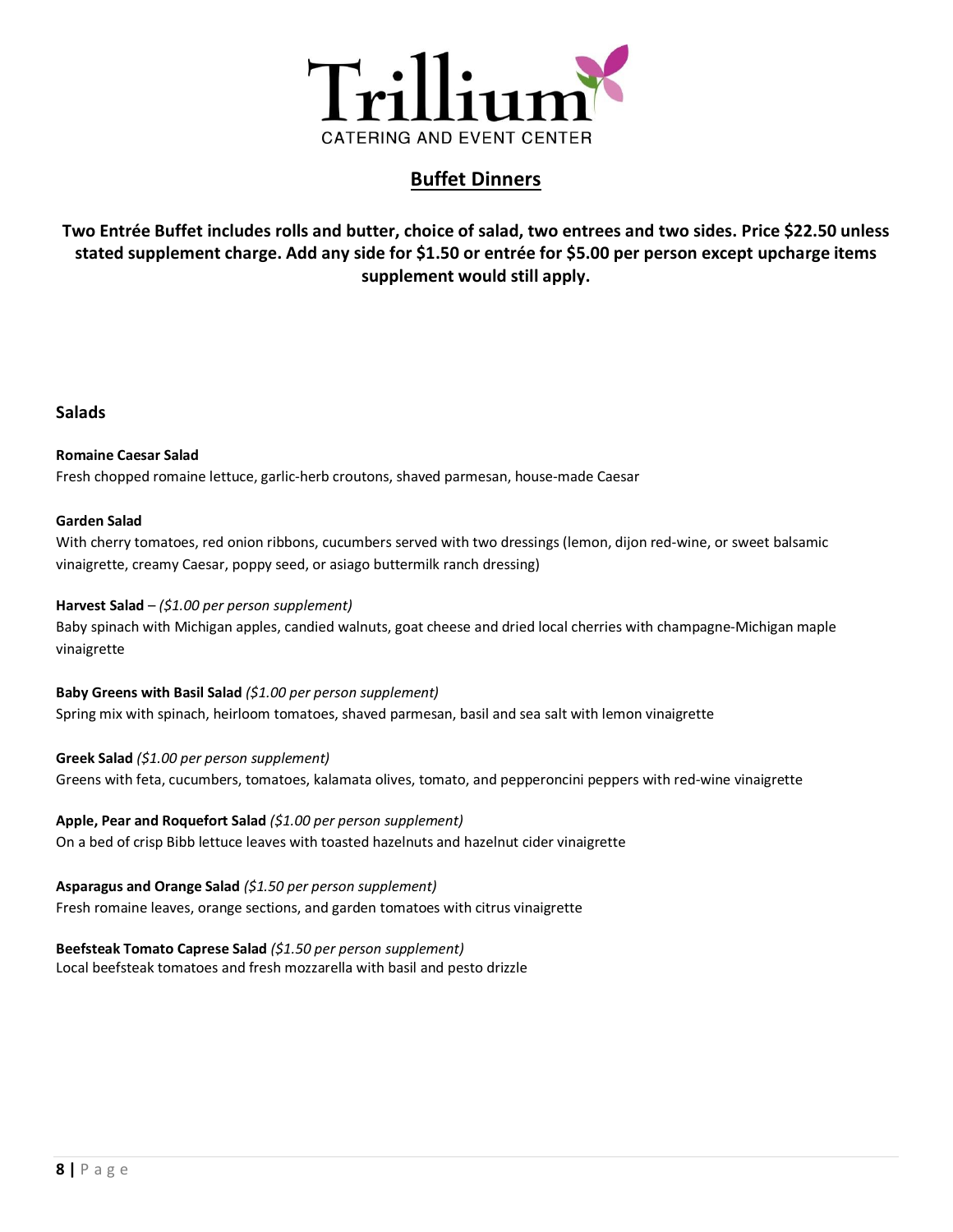# **Entrées – Beef Options**

#### **Top Sirloin**

Chef carved herb crusted top sirloin with caramelized onions and gorgonzola cream

#### **Beef Bourguignonne**

Burgundy braised beef with caramelized onions and red wine jus

### **Beef Carbonade**

Michigan ale braised beef with roasted mushroom demi glaze

# **Beef Stroganoff** Braised beef tips with crimini mushrooms, pearl onions, and dijon cream

# **Prime Rib** *(\$6.00 per person supplement)* Chef carved sea salt and herb crusted rib-eye with herb jus and horseradish sauce

# **Beef Tenderloin** *(\$8.00 per person supplement)* Chef carved choice tenderloin with morel mushroom demi glaze

# **Entrées – Poultry Options**

### **Chicken Marsala** Sautéed chicken breast with sautéed mushrooms, tomatoes, scallion and marsala crème

**Bourbon BBQ Chicken** BBQ rubbed grilled chicken with bourbon BBQ sauce

### **Asian Chicken**

Ginger soy marinated chicken with napa cabbage slaw and sweet-teriyaki glaze

### **Orange-Coriander Chicken**

Coriander and orange marinated chicken breast with coriander-cilantro beurre blanc

#### **Honey-Chipotle Chicken** Cilantro-lime grilled chicken with honey-chipotle glaze

**Roasted turkey breast** Chef carved oven roasted turkey breast with herb jus

### **Lemon-herb Chicken Picatta**

Sautéed chicken breast with mushrooms, capers, tomatoes and lemon butter

# **Chicken and Brie**

Herb roasted chicken breast topped with baby brie and apple-fig chutney

# **Bacon Wrapped Chicken**

Applewood smoked bacon wrapped chicken with chili glaze

# **Chicken Caprese**

Sautéed chicken breast wrapped with prosciutto ham and fresh mozzarella topped with tomato bruschetta

# **Duck Confit** *(\$3.00 per person supplement)* Slow braised duck leg, slow cooked until fork tender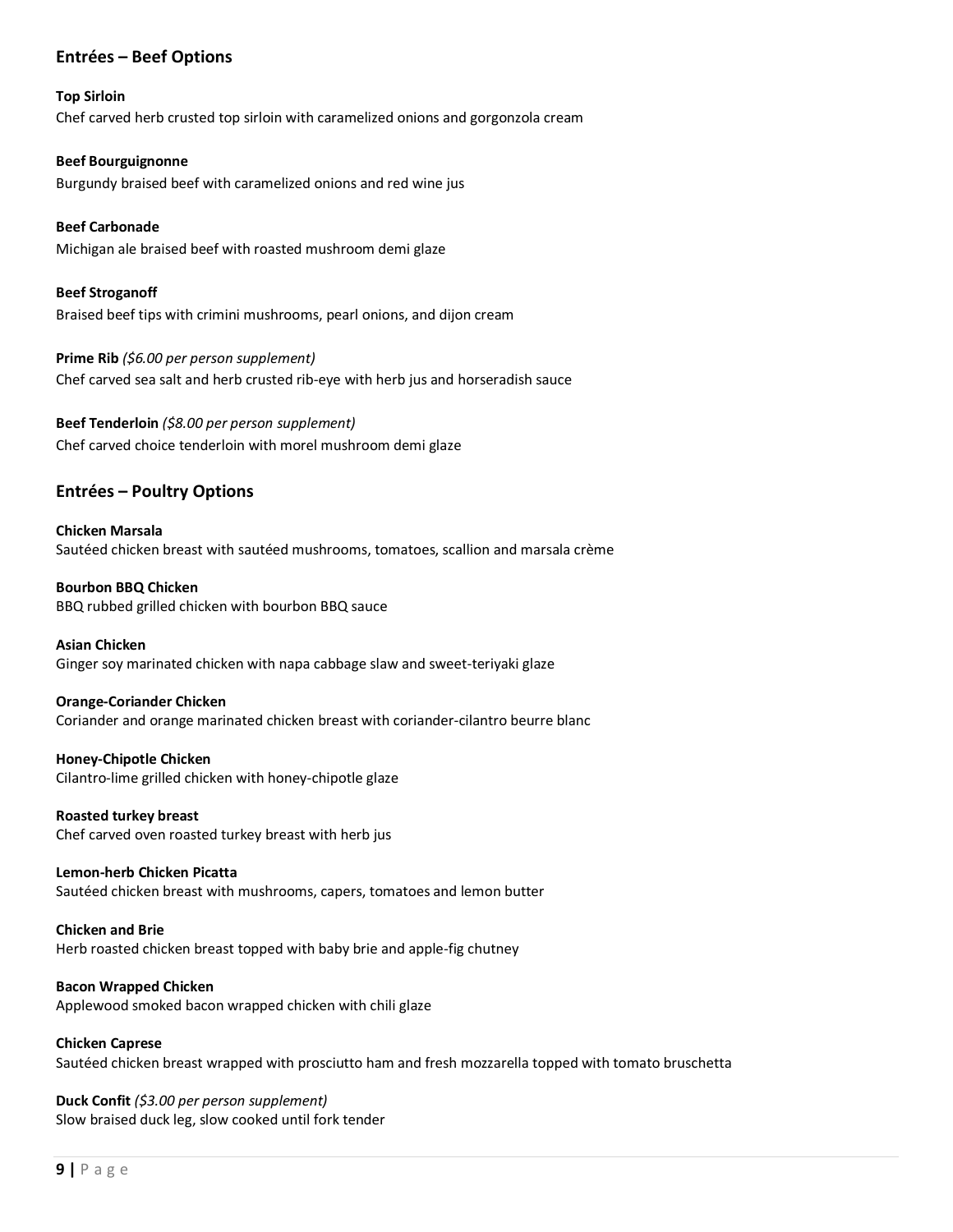# **Entrées – Pork Options**

**Roasted Pork loin** Chef carved slow roasted, herb crusted pork loin with stone ground mustard cream

**Stuffed Pork loin** Chef carved spinach, gorgonzola, and sundried tomato stuffed pork loin with herb jus

**Buttermilk Pork Chops** Pan fried buttermilk marinated boneless pork chops with caramelized onions – mushroom demi glaze

**Jerk Pork Tenderloin** Mustard-jerk marinated pork tenderloin with grilled pineapple salsa

**Asian Pork Tenderloin** Ginger-soy marinated pork tenderloin with sweet teriyaki glaze

**BBQ Pork** Slow braised pork with carolina BBQ sauce

**Maple glazed ham**

Chef carved Michigan maple glazed ham with apple-dried cherry chutney

# **Entrées – Fish and Vegetarian Options**

**Cornmeal Crusted Tilapia** Cornmeal crusted tilapia with cajun remoulade

**Ginger-Sesame Salmon** *(\$3.00 per person supplement)* Sesame crusted salmon with ginger-cilantro glaze

**Mahi-Mahi** *(\$3.00 per person supplement)* Grilled mahi-mahi with pineapple salsa and sweet soy glaze

**Vegetable Lasagna** Grilled vegetable and four cheese lasagna with roasted tomato sauce

**Stuffed Eggplant** Roasted vegetable, feta and quinoa stuffed eggplant with olive oil braised tomatoes

**Baked Ziti**

Roasted seasonal vegetables, baked with basil-marinara, herbed ricotta and provolone cheeses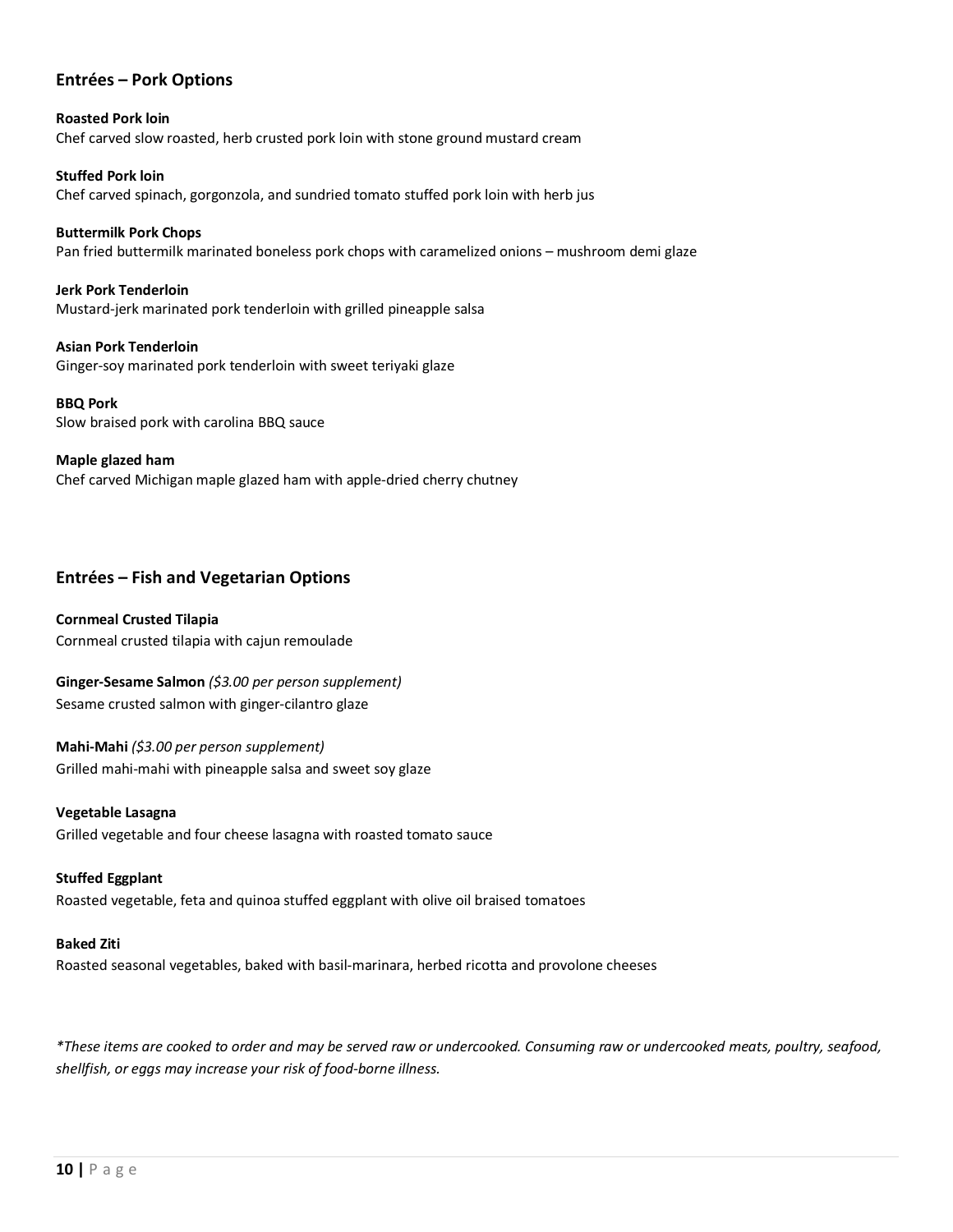# **Sides**

#### **Starches**

- ❖ Herb-roasted fingerling potatoes
- ❖ Creamy celery root potato mash
- ❖ Herb-whipped potatoes
- ❖ Horseradish mash
- ❖ Roasted garlic mashed potatoes
- $\div$  Buttermilk and chive mashed potatoes
- ❖ Goat cheese and thyme whipped potatoes
- ❖ Yukon gold and caramelized onion hash
- ❖ Gingered sweet potato mash
- $\div$  Three-cheese scalloped potatoes
- v Sweet potato gorgonzola gratin (\$2.00 per person supplement)
- \* Twice-Baked yukon gold potatoes (\$1.00 per person supplement)
- $\cdot \cdot$  Three grain pilaf with dried michigan cherries and toasted almonds
- ❖ Gingered basmati
- Sundried tomato and basil basmati pilaf
- v Pistachio pesto orzo
- ❖ Cous Cous with scallions, tomato and basil
- $\triangleleft$  Quinoa-cous cous rilaf with red peppers, lemon, mint and parsley
- v Sweet corn polenta

# **Vegetables**

- $\div$  Sautéed green beans with slivered almonds
- ❖ Mustard braised winter greens
- ❖ Honey glazed baby carrots
- ❖ Sautéed garlic spinach
- ❖ Roasted winter squash
- $\div$  Grilled summer squash with mint and fresh goat cheese
- ❖ Sautéed peppered corn
- ❖ Roasted root vegetables
- ❖ Sautéed wild mushrooms
- v Grilled asparagus
- ❖ Sweet corn and edamame succotash
- ◆ Mediterranean ratatouille
- ❖ Braised apples and cabbage

# **For the young ones in your party (under 12 years old)**

\*vegetables available upon request

**Chicken fingers, applesauce and french fries -** *\$7.00*

**Macaroni and cheese with applesauce -** *\$7.00*

**PB&J with fresh baby carrots -** *\$7.00*

**Cheese pizza and fresh fruit skewers -** *\$7.00*

#### **Spagetti and marinara -** *\$7.00*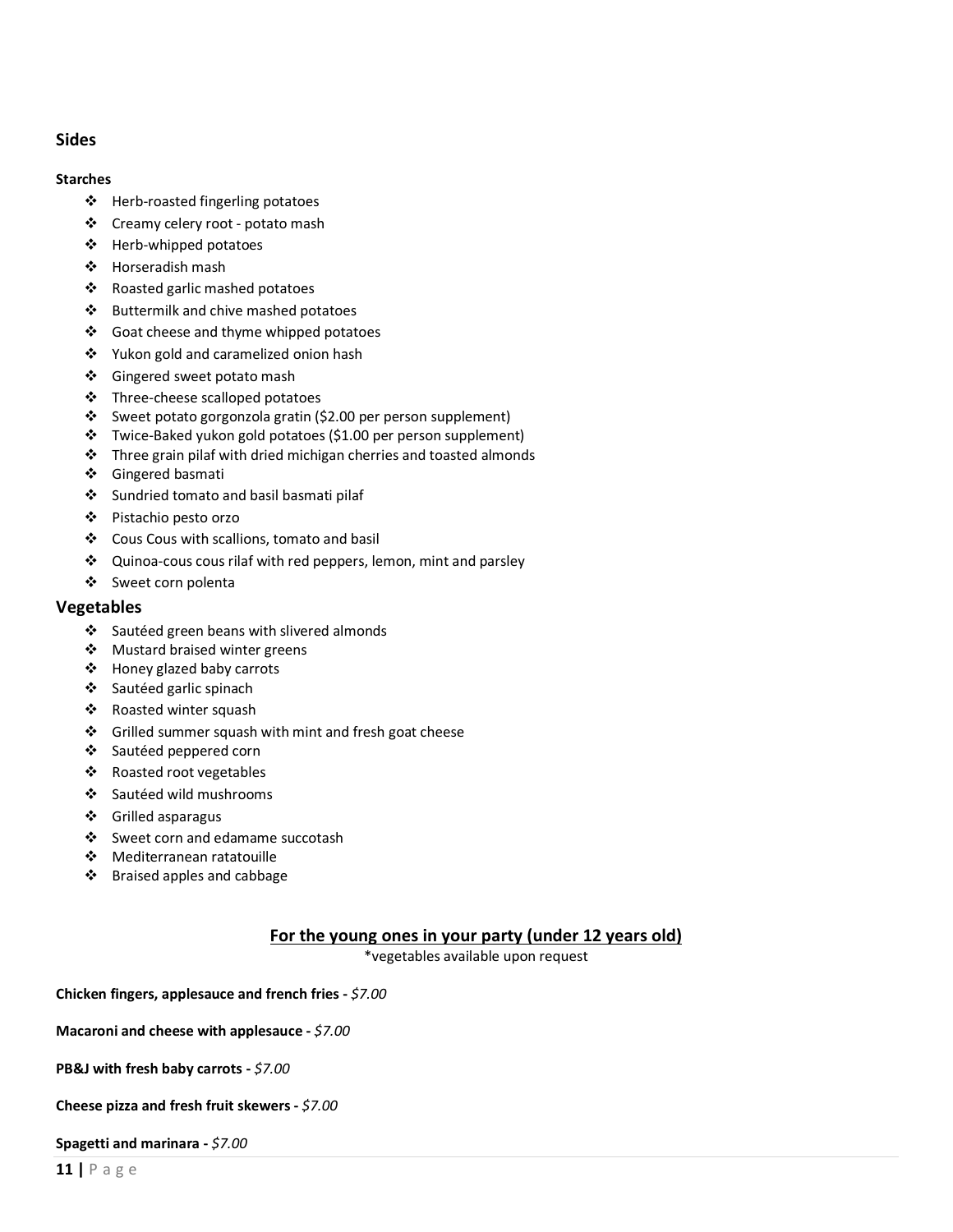# **One Entrée Buffet**

# **One Entrée Buffet includes rolls and butter, house salad with choice of two dressing, one entrée from the following choices and two sides. Price \$19.00**

# **Entrées – Poultry Options**

# **Chicken Marsala** Sautéed chicken breast with sautéed mushrooms, tomatoes, scallion and marsala crème

# **Chicken Caprese** Sautéed chicken breast wrapped with prosciutto ham and fresh mozzarella topped with tomato bruschetta

**Orange-Coriander Chicken** Coriander and orange marinated chicken breast with coriander-cilantro beurre blanc

**Honey-Chipotle Chicken** Cilantro-lime grilled chicken with honey-chipotle glaze

**Bourbon BBQ Chicken** BBQ rubbed grilled chicken with bourbon BBQ sauce

**Roasted turkey breast** Chef carved oven roasted turkey breast with herb jus

# **Entrées – Beef Options**

**Beef Bourguignonne** Burgundy braised beef with caramelized onions and red wine jus

**Beef Carbonade** Michigan ale braised beef with roasted mushroom demi glaze

# **Entrées – Pork Options**

**Roasted Pork loin** Chef carved slow roasted, herb crusted pork loin with stone ground mustard cream

**Stuffed Pork loin** Chef carved spinach, gorgonzola, and sundried tomato stuffed pork loin with herb jus

# **Maple glazed ham**

Chef carved Michigan maple glazed ham with apple-dried cherry chutney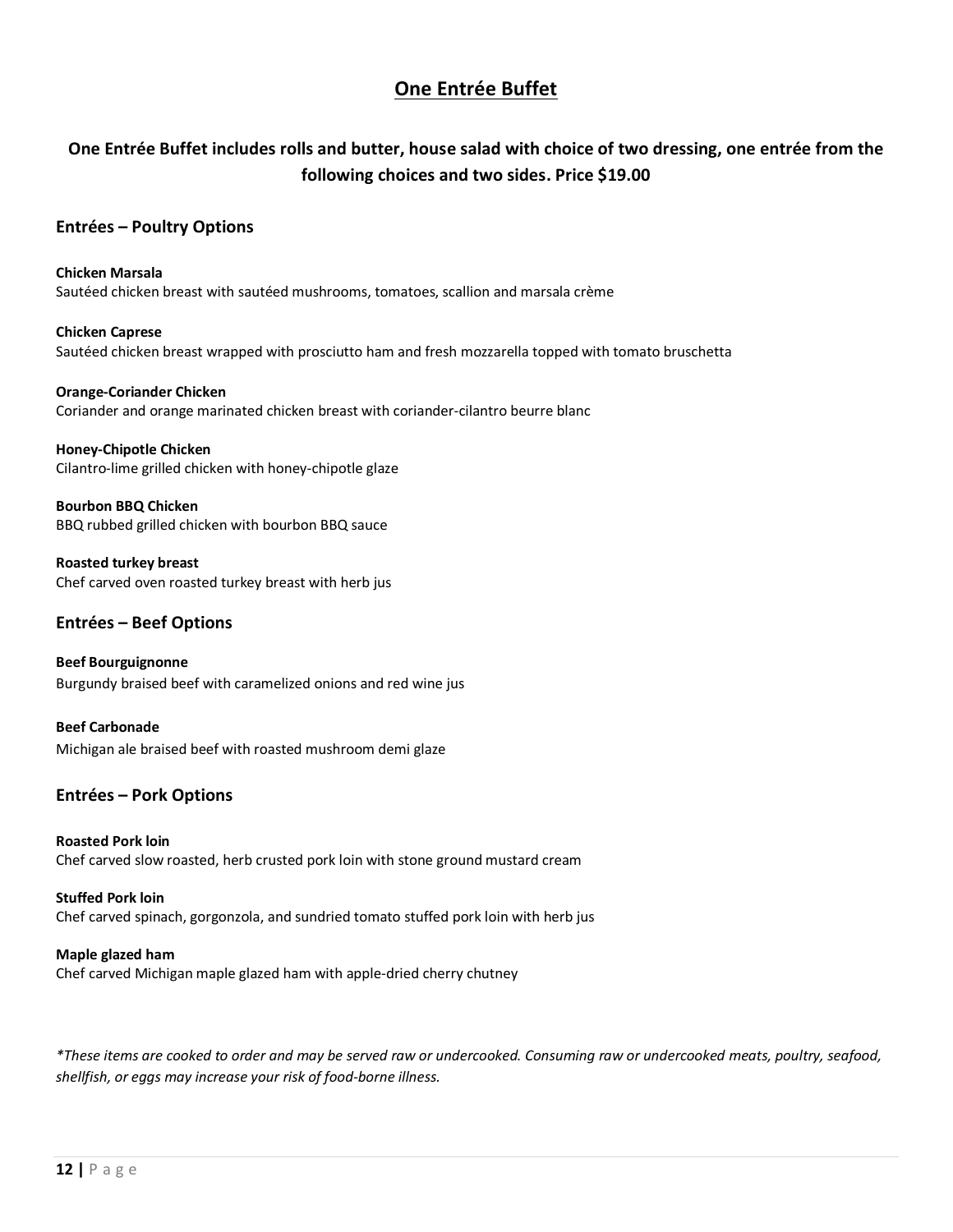# **Themed Buffets**

Minimum 50 guests. Includes garden salad with two dressings (except for backyard BBQ)

# **Pasta Bar** *- \$18.50*

Includes fresh baked focaccia bread, parmesan and red pepper flakes

**Choice of Two Pastas** – Penne, tri-color rotini, linguine, fettuccine, tricolor tortellini

**Choice of Two Main Events –** Grilled chicken, Italian sausage, grilled marinated vegetable medley, house made meatballs, (shrimp *\$4.00 supplement)*

**Choice of Three Sauces –** Marinara, rustic Italian meat sauce, alfredo, boursin cream, marsala cream and basil pesto

### **Southwest Buffet** - *\$19.50*

Build your own fajita bar with four tortillas, blue corn chips, seven layer dip, pico de gallo, guacamole, lettuce, tomatoes, scallions, olives, cumin sour cream, black beans and rice, cilantro-lime grilled chicken, chipotle marinated sirloin and ground seasoned sirloin

# **Asian Buffet** - *\$18.50*

Build your own "stir fry" featuring mixed Asian style vegetables, spicy pork eggrolls, peanuts, rice noodles, white rice, brown rice, ginger, teriyaki chicken, cilantro-soy grilled sirloin, sweet and sour sauce, mango-teriyaki glaze, general tsaos sauce and fortune cookies

### **Backyard BBQ** - *\$19.50*

Includes choice of two of the following – grilled steak burgers, beer brats, Vienna beef franks, BBQ rubbed grilled chicken, braised BBQ pulled pork, BBQ pork loin

Choice of three sides, served with rolls and appropriate accompaniments, lemonade and iced tea

# **Backyard BBQ sides**

- v **Tortilla Chips and Fresh Garden Salsa** White and blue corn chips with fresh and fiery Pico de Gallo
- v **Garden Salad**

With cherry tomatoes, red onion ribbons, cucumbers served with two dressings (lemon, dijon red-wine, or sweet balsamic vinaigrette; creamy caesar, poppy seed, or asiago buttermilk ranch dressing)

- **❖** Southern Slaw with Ground Mustard Dressing Shredded cabbage, carrots, and scallions, with tangy house-made dressing
- v **Chef's Pasta Salad** Rotini pasta, fresh garden vegetables, feta, red wine vinaigrette
- v **Watermelon and Feta Salad** Chunks of watermelon tossed with feta, mint, and kalamata olives
- v **Grilled Vegetables** Grilled summer squash, Vidalia onions, peppers, eggplant and more, with Balsamic drizzle
- v **Grilled Corn on the Cob** With sweet cream and chipotle butters
- v **Brown Sugar Baked Beans** Slow-baked molasses and brown sugar-spiked beans
- v **Fresh Fruit Salad** Melons, pineapples, fresh berries and grapes
- v **Potato Salad**

Yukon gold potatoes, peppers and scallions with creamy dijon-honey dressing

- v **Cucumber Salad** Marinated cucumbers, peppers and tomatoes with basil and mint
- v **Asian Slaw**

Napa cabbage, cilantro, peppers in rice wine-mirin vinaigrette